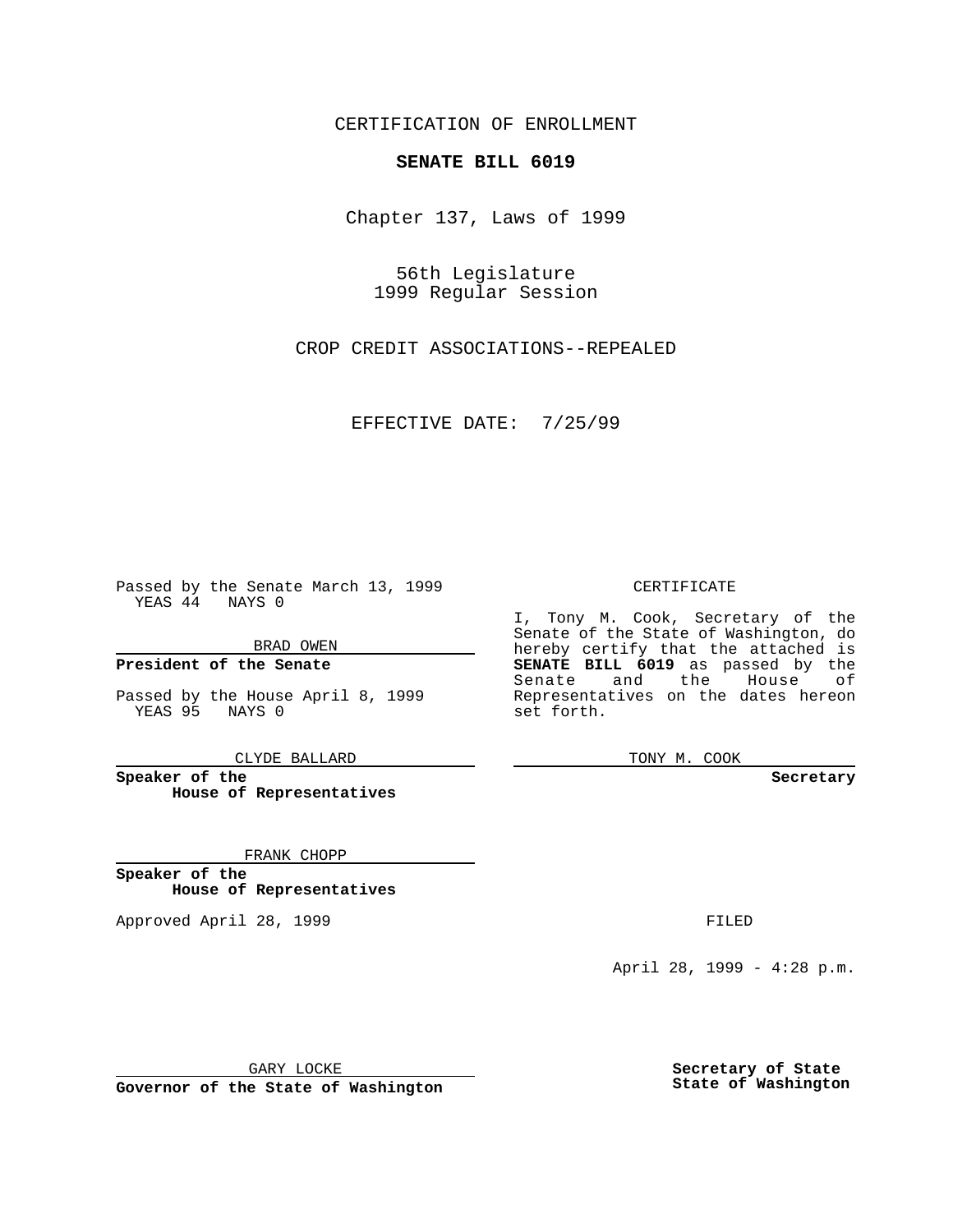# **SENATE BILL 6019** \_\_\_\_\_\_\_\_\_\_\_\_\_\_\_\_\_\_\_\_\_\_\_\_\_\_\_\_\_\_\_\_\_\_\_\_\_\_\_\_\_\_\_\_\_\_\_

\_\_\_\_\_\_\_\_\_\_\_\_\_\_\_\_\_\_\_\_\_\_\_\_\_\_\_\_\_\_\_\_\_\_\_\_\_\_\_\_\_\_\_\_\_\_\_

Passed Legislature - 1999 Regular Session

## **State of Washington 56th Legislature 1999 Regular Session**

**By** Senator Rasmussen

Read first time 02/22/1999. Referred to Committee on Agriculture & Rural Economic Development.

 AN ACT Relating to crop credit associations; and repealing RCW 31.16.020, 31.16.025, 31.16.028, 31.16.030, 31.16.040, 31.16.050, 31.16.060, 31.16.070, 31.16.080, 31.16.090, 31.16.100, 31.16.110, 31.16.120, 31.16.130, 31.16.150, 31.16.160, 31.16.170, 31.16.180, 31.16.190, 31.16.200, 31.16.210, 31.16.220, 31.16.230, 31.16.240, 31.16.250, 31.16.255, 31.16.260, 31.16.270, 31.16.280, 31.16.290, 31.16.300, 31.16.310, 31.16.320, 31.16.900, and 31.16.910.

BE IT ENACTED BY THE LEGISLATURE OF THE STATE OF WASHINGTON:

 NEW SECTION. **Sec. 1.** The following acts or parts of acts are each repealed: (1) RCW 31.16.020 and 1921 c 121 s 2; (2) RCW 31.16.025 and 1988 c 25s6& 1921 c 121 s 3; (3) RCW 31.16.028 and 1921 c 121 s 4; (4) RCW 31.16.030 and 1988 c 25s7& 1921 c 121 s 5; (5) RCW 31.16.040 and 1981 c 302 s 24 & 1921 c 121 s 6; (6) RCW 31.16.050 and 1921 c 121 s 7; (7) RCW 31.16.060 and 1921 c 121 s 8; (8) RCW 31.16.070 and 1981 c 302 s 25 & 1921 c 121 s 9; (9) RCW 31.16.080 and 1921 c 121 s 10;